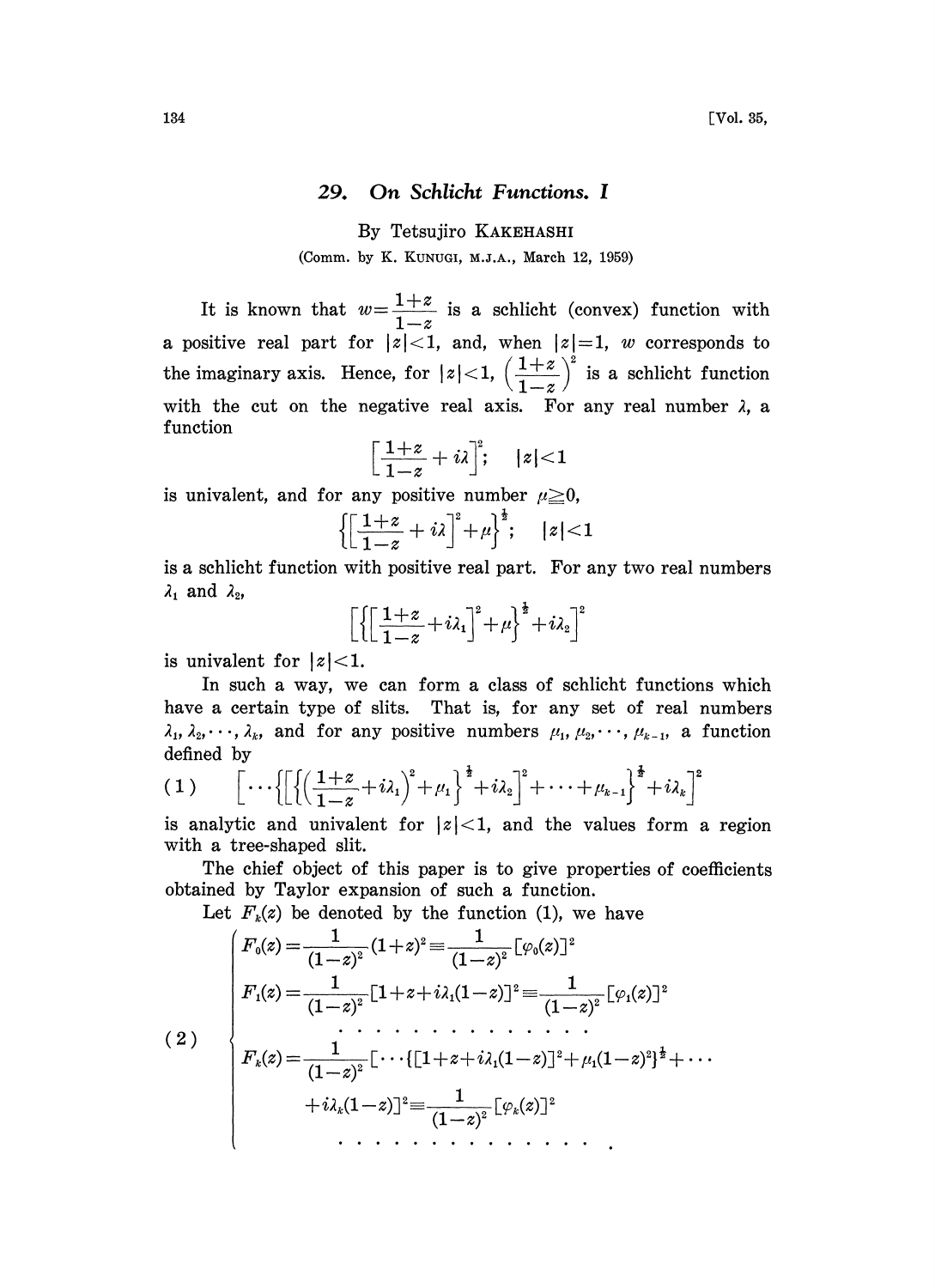If we put  
(3) 
$$
\left\{\begin{array}{c} \varphi_k \end{array}\right.
$$

3) 
$$
\begin{cases} \varphi_k(z) \equiv \alpha_{k0} + \alpha_{k1} z + \alpha_{k2} z^2 + \cdots, \\ F_k(z) \equiv A_0^{(k)} + A_1^{(k)} z + A_2^{(k)} z^2 + \cdots, \end{cases}
$$

we have

(4) A?=ao; aoo--1, ao--l-F-i2, A?--2ao(ao+a); ao=l ao+2aoa+2aoa A? A? ao+2aoa+2aoa+a+2aoa+2a A2--A 012,

At first we show the next

**Theorem 1.** For any set of real numbers  $\lambda_1, \lambda_2, \dots$ , any set of positive numbers  $\mu_1, \mu_2, \cdots$ , and for any  $k=0, 1, 2, \cdots$ , we have

$$
|A_1^{\scriptscriptstyle (k)}| \geqq 4,
$$

where  $A_i^{(k)}$  is defined by (2) and (3). The equality is valid only when  $k=0$ .

This theorem can be proved by mathematical inductions.  $A_1^{\text{(0)}}=4$ is clear by  $\alpha_{00} = \alpha_{01} = 1$ . And  $A_1^{(1)} = 4(1+i\lambda_1)$  satisfies the theorem, and  $\alpha_{10}=1+i\lambda_1$  has the positive real part 1.

For a function

$$
\varphi(z)\!=\!\alpha_0\!+\!\alpha_1 z\!+\!\alpha_2 z^2\!+\cdots
$$

and for any real number  $\lambda$ , we have

$$
[\varphi(z)+i\lambda(1-z)]^2 = (\alpha_0+i\lambda)^2 + 2(\alpha_0+i\lambda)(\alpha_1-i\lambda)z
$$
  
+{2(\alpha\_0+i\lambda)\alpha\_2+(\alpha\_1-i\lambda)^2}z^2 + [2(\alpha\_0+i\lambda)\alpha\_3+2(\alpha\_1-i\lambda)\alpha\_2]z^3 + \cdots

If we pu

$$
F(z) = \frac{1}{(1-z)^2} \left[\varphi(z) + i\lambda(1-z)\right]^2
$$
  
=  $A_0 + A_1 z + A_2 z^2 + \cdots$ ,

we have

$$
A_0 = (\alpha_0 + i\lambda)^2
$$
  

$$
A_1 = 2(\alpha_0 + i\lambda)(\alpha_0 + \alpha_1).
$$

Now we assume that, for any real number  $\lambda$ , the real part of  $\alpha_0$ is positive and the absolute value of  $A_1$  is not less than 4. Let, for any real number  $\lambda'$  and any positive number  $\mu$ ,  $G(z)$  be a function defined by

$$
G(z) = \frac{1}{(1-z)^2} \left[ \left\{ \left[ \varphi(z) \right]^2 + \mu (1-z)^2 \right\}^{\frac{1}{2}} + i \lambda' (1-z) \right]^2
$$
\n
$$
\equiv \frac{1}{(1-z)^2} \left[ (\beta_0 + \beta_1 z + \beta_2 z^2 + \cdots) + i \lambda' (1-z) \right]^2
$$
\n
$$
\equiv B_0 + B_1 z + B_2 z^2 + \cdots
$$

From the relation

e relation  

$$
(\alpha_0 + \alpha_1 z + \alpha_2 z^2 + \cdots)^2 + \mu (1-z)^2 = (\beta_0 + \beta_1 z + \beta_2 z^2 + \cdots)^2,
$$